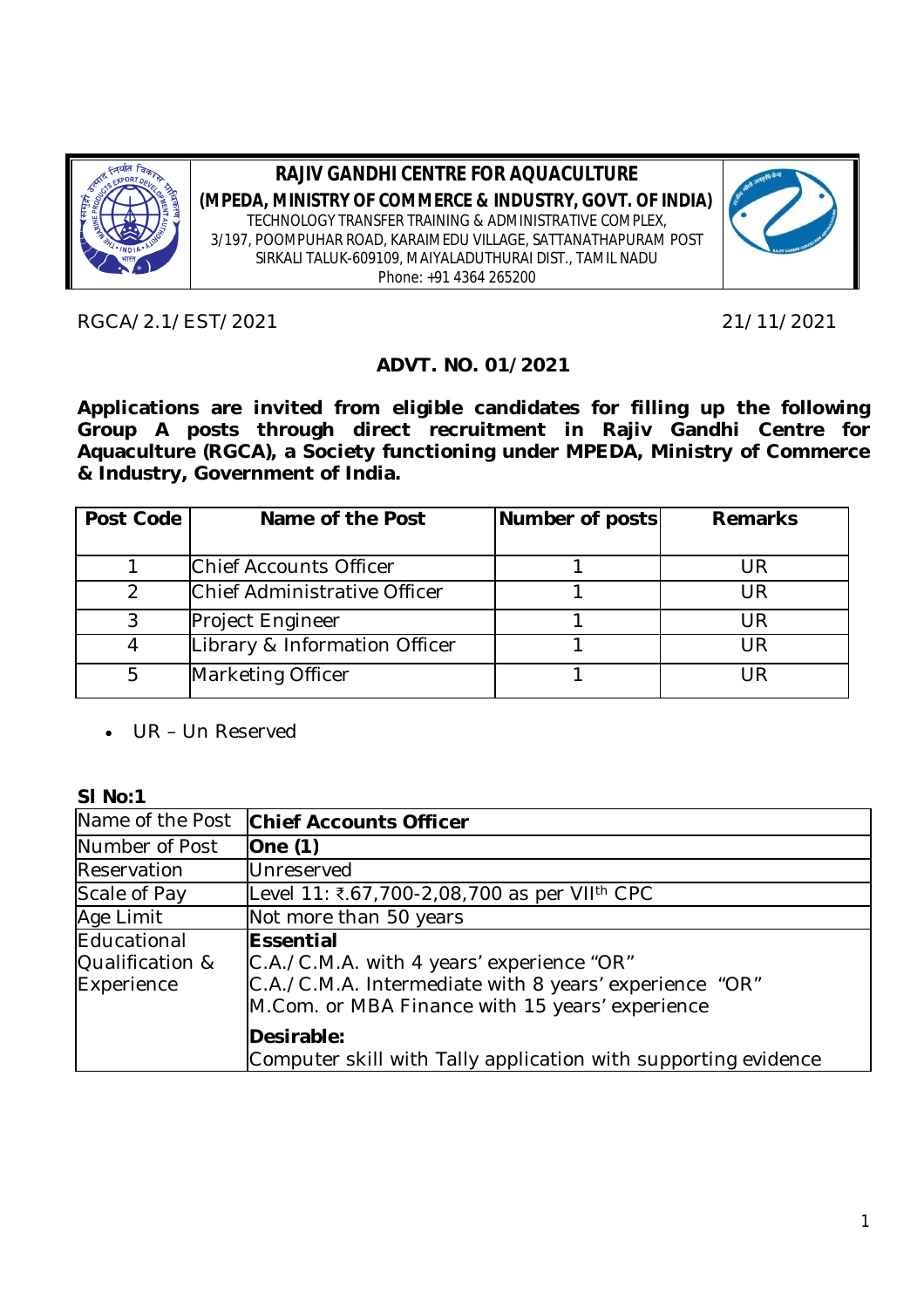# **Sl No: 2**

| Name of the Post             | Chief Administrative Officer                                                                                                                                              |  |  |  |  |
|------------------------------|---------------------------------------------------------------------------------------------------------------------------------------------------------------------------|--|--|--|--|
| Number of Post               | One $(1)$                                                                                                                                                                 |  |  |  |  |
| Reservation                  | Unreserved                                                                                                                                                                |  |  |  |  |
| Scale of Pay                 | Level 11: ₹.67,700-2,08,700 as per VII <sup>th</sup> CPC                                                                                                                  |  |  |  |  |
| Age Limit                    | Not more than 50 years                                                                                                                                                    |  |  |  |  |
| Educational<br>Qualification | <b>Essential</b><br>Post-Graduation in any discipline preferably commerce or business<br>administration.                                                                  |  |  |  |  |
|                              | Desirable:<br>1. MBA with Specialization in HR.<br>2. Good communication skill.<br>3. Good skill on computer applications with supporting evidence                        |  |  |  |  |
| Essential<br>Experience      | 15 years' experience in the field of personnel, administration,<br>establishment and accounts in Central or State Government<br>Depts./Autonomous Bodies / Public Sector. |  |  |  |  |

#### **Sl No:3**

|                                            | Name of the Post Project Engineer                                                                                           |  |  |  |  |  |
|--------------------------------------------|-----------------------------------------------------------------------------------------------------------------------------|--|--|--|--|--|
| Number of Post                             | One $(1)$                                                                                                                   |  |  |  |  |  |
| Reservation                                | Unreserved                                                                                                                  |  |  |  |  |  |
| Scale of Pay                               | Level 11: ₹.67,700-2,08,700 as per VII <sup>th</sup> CPC                                                                    |  |  |  |  |  |
| Age Limit                                  | Not more than 45 years                                                                                                      |  |  |  |  |  |
| Educational<br>Essential:<br>Qualification |                                                                                                                             |  |  |  |  |  |
|                                            | B.E. /B. Tech. in Civil Engineering from a Govt. Recognized Institute.                                                      |  |  |  |  |  |
|                                            | Desirable:                                                                                                                  |  |  |  |  |  |
|                                            | M.E./M.Tech. in Aquaculture engineering, registered Engineer in<br>Architect Council of India or any other recognized body. |  |  |  |  |  |
| Essential                                  | 15 years' experience in preparation of plans, designs for civil                                                             |  |  |  |  |  |
| Experience                                 | constructions especially for aquaculture projects/ working                                                                  |  |  |  |  |  |
|                                            | experience in CPWD, PWD and any other recognized bodies.                                                                    |  |  |  |  |  |
|                                            | Knowledge and good skill in AUTOCAD, rules and regulation of civil                                                          |  |  |  |  |  |
|                                            | construction related issues, construction material evaluation, lab                                                          |  |  |  |  |  |
|                                            | testing experience of construction material are essential.                                                                  |  |  |  |  |  |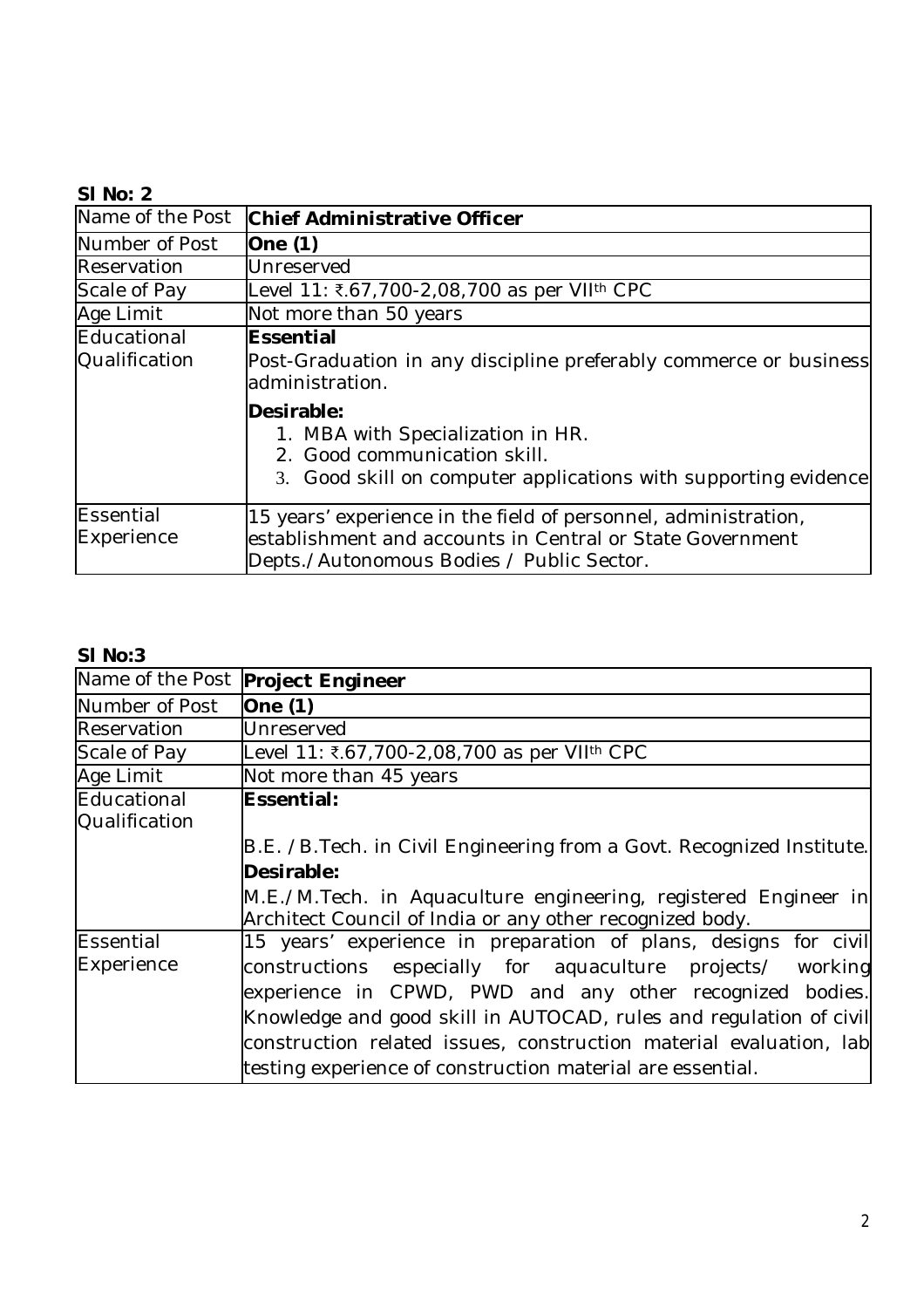| Name of the Post                                                                                                                    | Library & Information Officer                                                                                                                                                                                             |  |  |  |  |
|-------------------------------------------------------------------------------------------------------------------------------------|---------------------------------------------------------------------------------------------------------------------------------------------------------------------------------------------------------------------------|--|--|--|--|
| Number of Post                                                                                                                      | One $(1)$                                                                                                                                                                                                                 |  |  |  |  |
| Reservation                                                                                                                         | Unreserved                                                                                                                                                                                                                |  |  |  |  |
| Scale of Pay                                                                                                                        | Level 11: ₹.67,700-2,08,700 as per VII <sup>th</sup> CPC                                                                                                                                                                  |  |  |  |  |
| Age Limit                                                                                                                           | Not more than 50 years                                                                                                                                                                                                    |  |  |  |  |
| Educational<br>Qualification                                                                                                        | Essential:                                                                                                                                                                                                                |  |  |  |  |
|                                                                                                                                     | 1) Master Degree in Library and Information Science or<br>equivalent degree from recognized university/Colleges.                                                                                                          |  |  |  |  |
|                                                                                                                                     | 2) Good Skill in computer applications mainly multimedia,<br>design, editing skill in scientific journals and similar<br>publications, preparation of publicity articles, compilation<br>of Manuals, Reports, books, etc. |  |  |  |  |
|                                                                                                                                     | Desirable:<br>Ph.D. in related field.                                                                                                                                                                                     |  |  |  |  |
| Experience(Essential)<br>15 years' experience in Library Management in Govt.<br>Institutions preferably R&D / Science Institutions. |                                                                                                                                                                                                                           |  |  |  |  |

| SI No:5                      |                                                                                                                                   |  |  |  |  |
|------------------------------|-----------------------------------------------------------------------------------------------------------------------------------|--|--|--|--|
| Name of the Post             | <b>Marketing Officer</b>                                                                                                          |  |  |  |  |
| Number of Post               | One (1)                                                                                                                           |  |  |  |  |
| Reservation                  | Unreserved                                                                                                                        |  |  |  |  |
| Scale of Pay                 | Level 10: ₹.56,100-1,77,500 as per VII <sup>th</sup> CPC                                                                          |  |  |  |  |
| Age Limit                    | Not more than 40 years                                                                                                            |  |  |  |  |
| Educational<br>Qualification | Essential:<br>M.B.A. Marketing<br>Desirable:<br>1. Working experience in aquaculture related business<br>2. Good marketing skills |  |  |  |  |
| Experience(Essential)        | 10 years marketing experience in any MNC/ Private<br>organization                                                                 |  |  |  |  |

# **Terms & Conditions:**

## **1. Age:**

The upper age limit prescribed for the post shall be as on the last date of receipt of the application. Age relaxable up to 10 years for employees working in RGCA, MPEDA and its societies.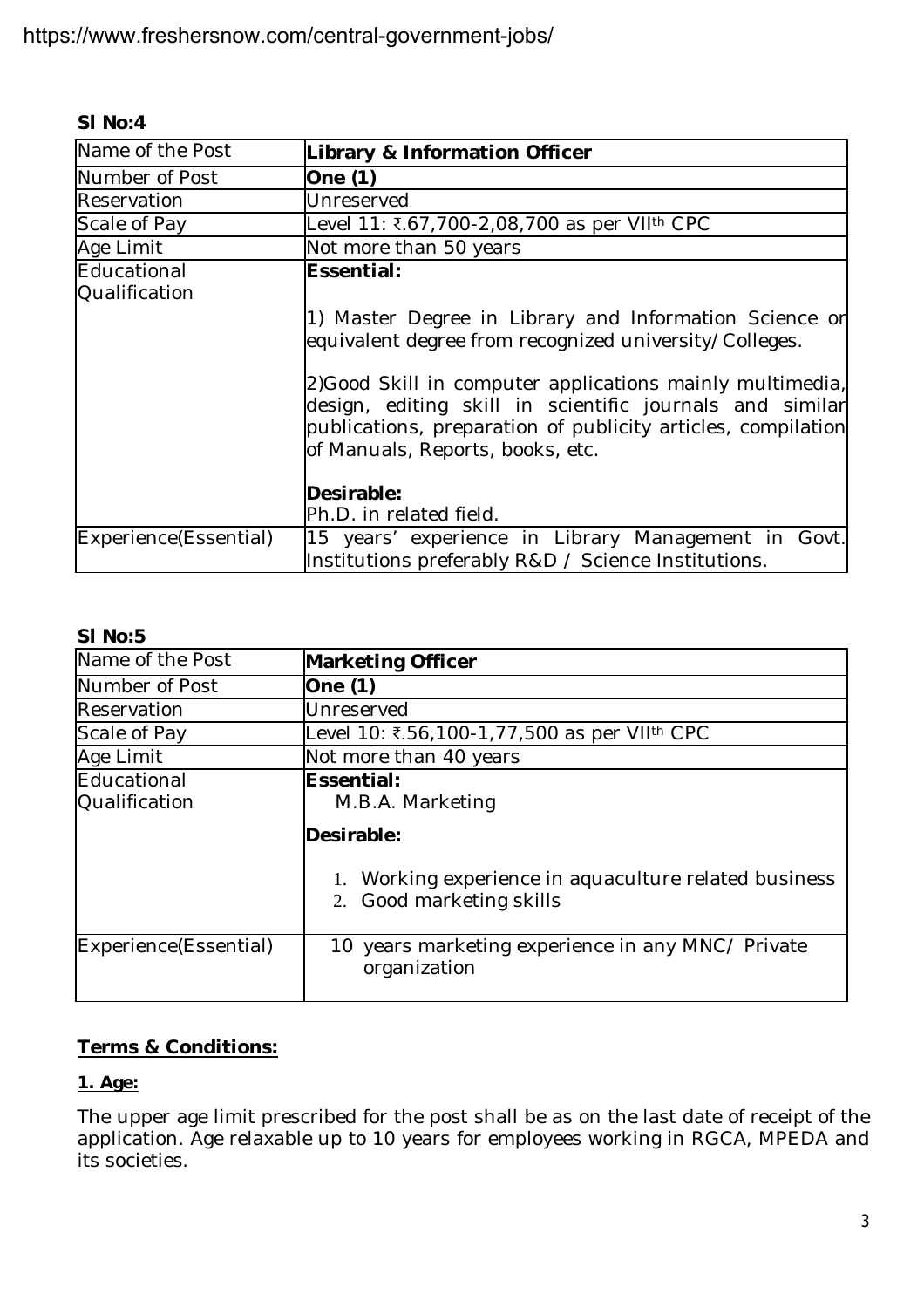### **2. Qualification:**

The minimum qualification stipulated for the posts must be from a University/Institute/Examination Board recognized by appropriate statutory Authority of India.

Those applicants having qualifications equivalent to any of the prescribed qualifications should submit Equivalency Certificate issued by the Competent Authority and without such certificate, their candidature shall not be considered.

### **3. Application Fee**:

Application fee of Rs.1000/- (Non-refundable) should be remitted in the form of Demand Draft drawn in favour of Director, Rajiv Gandhi Centre for Aquaculture payable at State Bank of India, Mayiladuthurai Branch (Code: 0000875), Tamil Nadu.

It is important to note that their candidature shall be considered only on receipt of application fee. No application fee for candidates belonging to Scheduled Caste (SC)/ Schedule Tribe (ST). Application fee exempted for employees working in MPEDA and its societies.

**4. How to Apply**: Applicants should ensure that all certificates towards proof of age, educational qualification, experience, caste, etc., and a recent passport size colour photograph are to be enclosed along with the application, failing which their candidature shall not be considered. The duly filled in applications with supporting documents shall be sent by email: **rgca.recruitment2021@gmail.com** and also send the hard copy of the application by speed post/registered post to the following address:

To

The Director Rajiv Gandhi Centre for Aquaculture (RGCA) (MPEDA, Ministry of Commerce & Industry, Govt. of India) NO.3/197, Poompuhar Road, Karaimedu Village Sattanathapuram Post, Sirkali Taluk, Pin: 609 109. Mayiladuthurai District, Tamil Nadu.

Application should be complete in all respects as per this Notification and should reach at RGCA on or before 15/12/2021 at 05.00 p.m. Applications received after the due date and time will be summarily rejected.

### **5. Selection Procedure**:

Applications received till the prescribed date and time will be scrutinized by a committee constituted by the Competent Authority. Short listed candidates shall be called for verification of original certificates and written test/interview.

No TA/DA is admissible to candidates appearing for test/interview.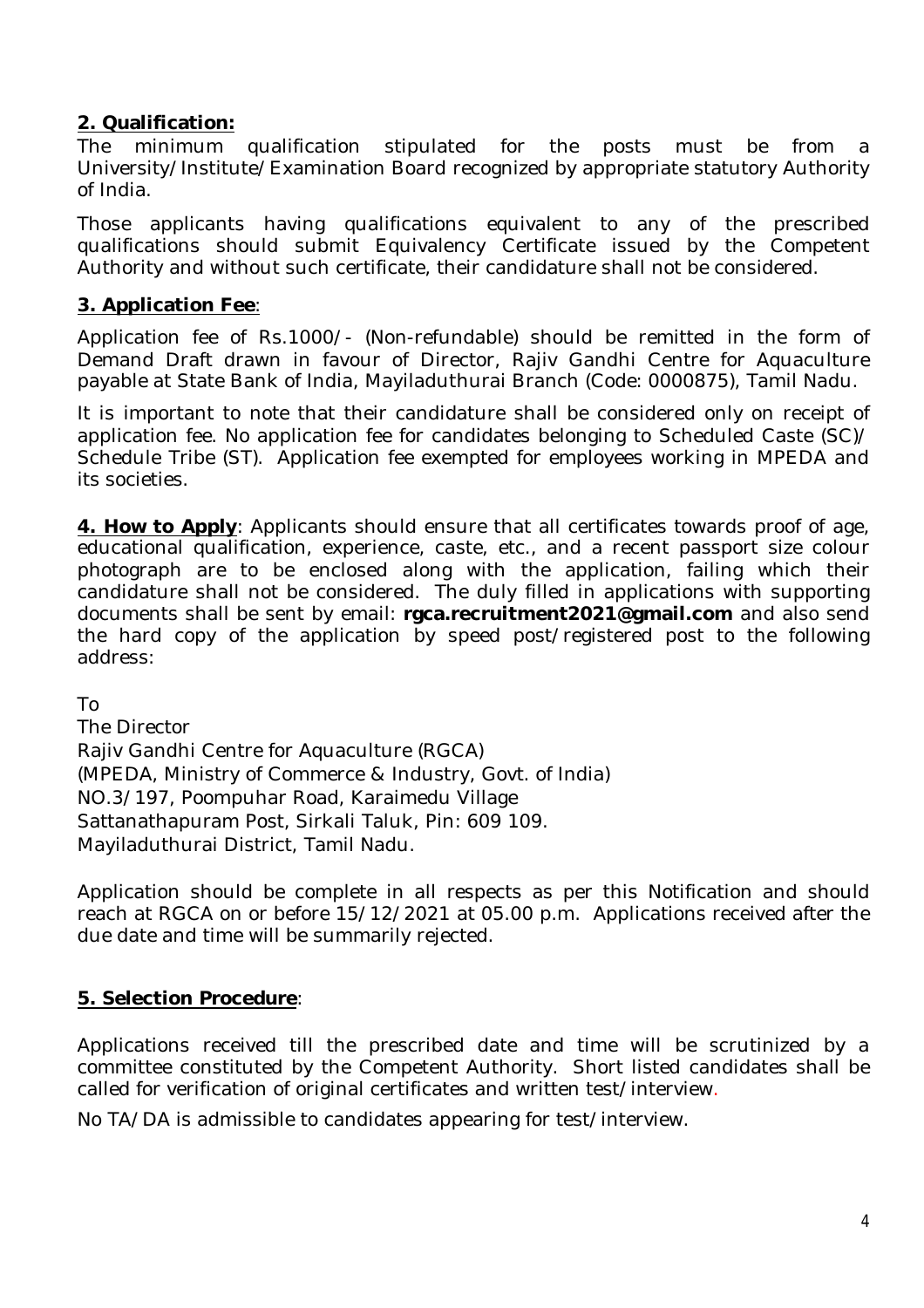#### **6. General:**

Applicants are advised to make sure that they are meeting the eligibility requirements as per the notification for the respective posts before submitting the applications.

Experience certificate indicating the date of joining as well as relieving should be submitted for past employments. During the certificate verification process, the candidates should produce all certificates in original to establish the experience claimed in their application, failing which they will not be permitted to attend the Test/Personal interview.

Applicants who are working in Government Departments or Semi Government/Public Sector Organizations, should submit "No Objection Certificate" from the employer at the time of the Personal Interview. If NOC is not produced, the candidate shall not be permitted to attend the test/interview

Candidates short-listed for the Test/Personal Interview should bring the original photo identification proof like Aadhar, Voters ID etc. and all original certificates towards proof of age, qualification, experience, caste etc., along with self-attested copies of these certificates.

Canvassing in any form will be a disqualification. No correspondence will be entertained regarding the rejection of application in case of ineligibility. Short listed candidates shall be informed through email.

Mere submission of application and issue of call letter for the written test/Personal Interview shall not confer any right to the applicant of acceptance of candidature or cannot construed as an acknowledgement of fulfilling the eligibility criteria, if any discrepancy found at the time of certificate verification, interview, selection.

Appointment of selected candidates will be subject to verification of character and antecedents and verification of caste certificates if applicable. Candidate should submit the latest Caste certificate/ OBC Non-creamy Layer Certificate. Certificates should be in the format for applying for central Government jobs.

The candidates short-listed for appointment after interview should undergo a medical examination and medical fitness certificate to be produced. The selected candidates shall be placed at the minimum of the pay scale of the posts notified.

RGCA shall not bear any liability on account of salary / leave salary / gratuity/pension contribution etc., if any of the previous employment of any candidate already working in Government / Public Sector Undertakings. If at any stage, it is found that any information furnished is false / incorrect or the candidate does not satisfy the eligibility criteria, the candidature / appointment is liable to be cancelled / rejected.

Any amendment, modification or addition to this Notification shall be given in the RGCA and MPEDA websites only.

> $Sd/=\frac{1}{2}$  **(DR.S. KANDAN) DIRECTOR –RGCA**